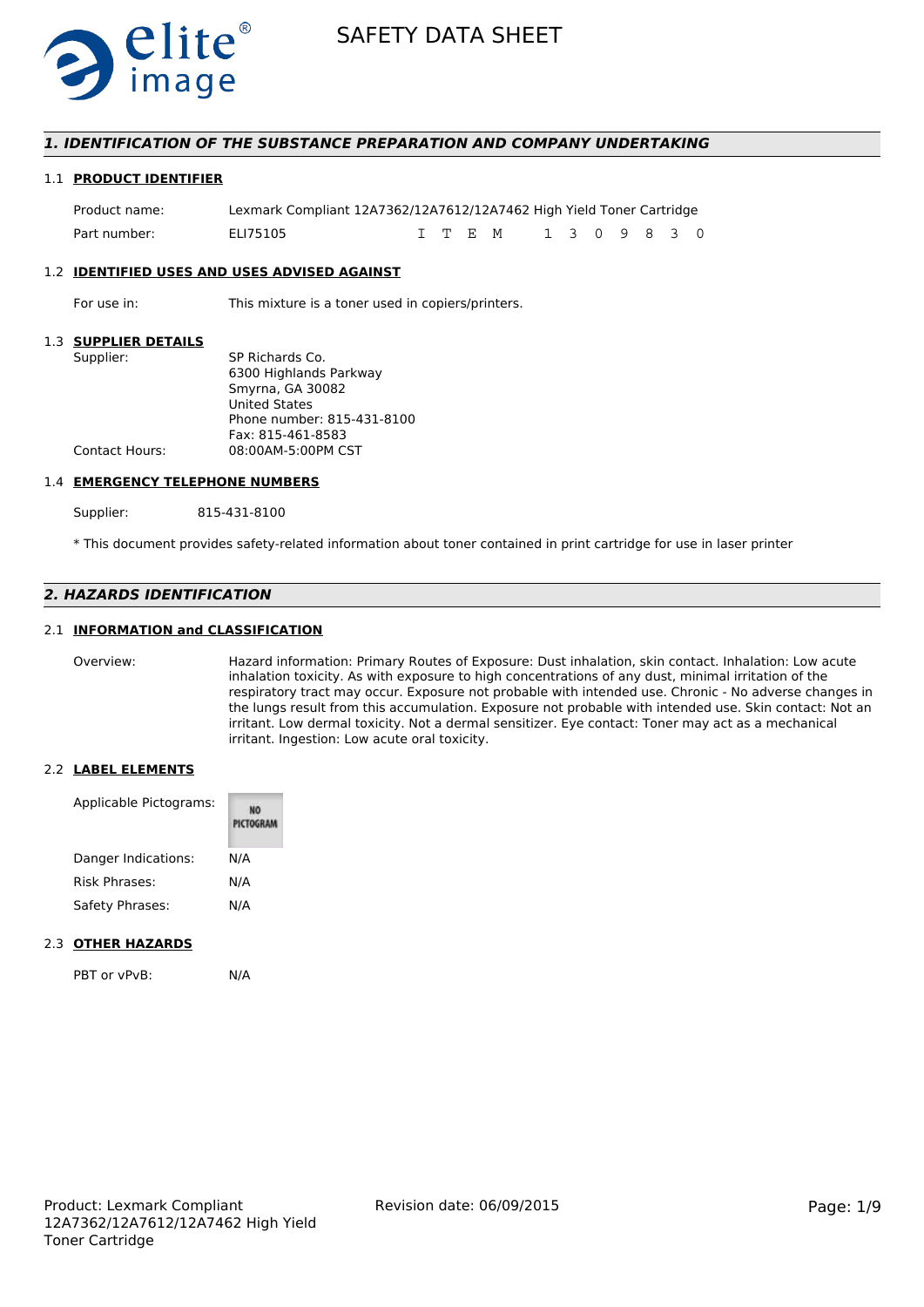

# *3. COMPOSITION / INFORMATION ON INGREDIENTS*

| Ingredients          | <b>CAS number</b>   | Weight %    | <b>OSHA</b><br><b>PEL</b> | <b>ACGIH</b><br><b>TLV</b>                                | Other                 |
|----------------------|---------------------|-------------|---------------------------|-----------------------------------------------------------|-----------------------|
| Polyester Resin      | <b>TRADE SECRET</b> | 65-85       | None                      | None                                                      | NITSRN 80100286-6001P |
| Iron Oxide           | 1317-61-9           | $7-13$      | None                      | None                                                      |                       |
| Carbon Black         | 1333-86-4           | $5-10$      | 3.5 mg/m $3$              | 3.5 mg/m3                                                 |                       |
|                      |                     |             | 8 hours                   | 8 hours                                                   |                       |
|                      |                     |             | <b>TWA</b>                | TWA                                                       |                       |
| Amorphous Silica     | <b>TRADE SECRET</b> | $1 - 3$     | None                      | None                                                      | NITSRN 80100451-5015  |
| (modified)           |                     |             |                           |                                                           |                       |
| Polymer Wax          | <b>TRADE SECRET</b> | $1-5$       | None                      | None                                                      | NITSRN 80100451-5016  |
| Titanium Dioxide     | 13463-67-7          | $0.1 - 1$   |                           | $ 15 \text{ mg/m}3 \text{ 8} 10 \text{ mg/m}3 \text{ 8} $ |                       |
|                      |                     |             |                           | hours TWA   hours TWA                                     |                       |
| Charge Control Agent | <b>TRADE SECRET</b> | $0.5 - 1.5$ | None                      | None                                                      | NITSRN 80100451-5037  |

The Full Text for all R-Phrases are Displayed in Section 16

#### **COMPOSITION COMMENTS**

The Data Shown is in accordance with the latest Directives.

This section provides composition information for the toner powder contained in specially designed container inside of the print cartridge.

# *4. FIRST-AID MEASURES*

#### 4.1 **FIRST AID MEASURES**

#### 4.1.1 **FIRST AID INSTRUCTIONS BY RELEVANT ROUTES OF EXPOSURE**

| If symptoms, such as shortness of breath or persistent coughing are experienced, remove source                              |
|-----------------------------------------------------------------------------------------------------------------------------|
| of contamination and move individual to fresh air. If symptoms persist, seek medical attention.                             |
| Do not rub eyes. Flush immediately with plenty of water. Remove contact lenses and continue                                 |
| flushing for at least 15 minutes. If irritation develops and persists, seek medical attention.                              |
| Wash with soap and water. Should irritation occur, seek medical attention.                                                  |
| Do not induce vomiting. Never give anything by mouth to an unconscious person. Get medical<br>attention if symptoms appear. |
|                                                                                                                             |

#### 4.1.2 **ADDITIONAL FIRST AID INFORMATION**

Additional first aid information: N/A Immediate Medical Attention Required: N/A

### 4.2 **SYMPTOMS AND EFFECTS**

Acute Symptoms from Exposure: Aggravated conditions: Exposure to high airborne dust concentrations, including toner, may aggravate existing respiratory conditions. Delayed Symptoms from Exposure: N/A

# 4.3 **IMMEDIATE SPECIAL TREATMENT OR EQUIPMENT REQUIRED**

Notes to physician: No specific antidote.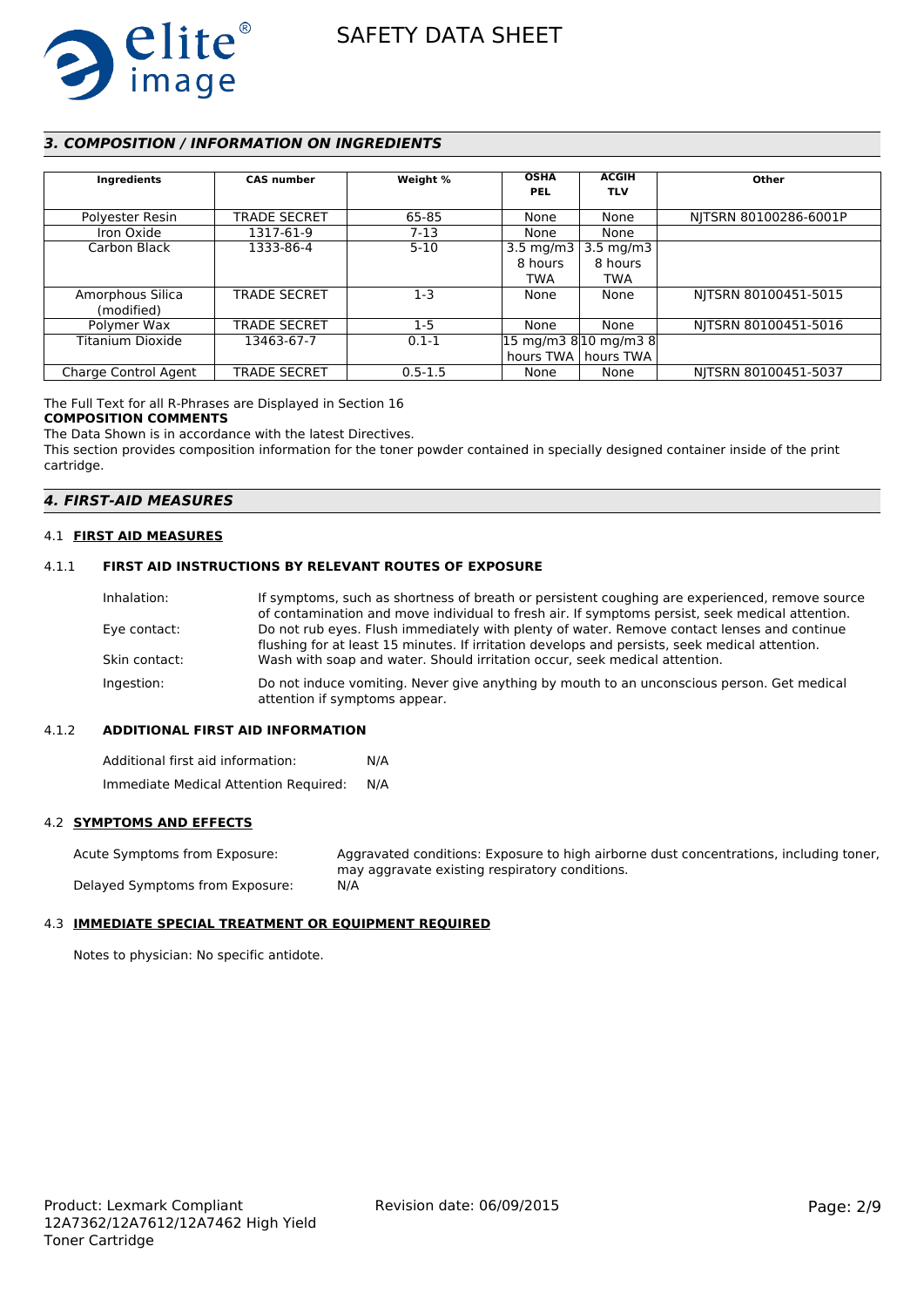

# *5. FIRE-FIGHTING MEASURES*

#### 5.1 **EXTINGUISHING MEDIA**

Recommended Extinguishing Media: Carbon dioxide, water spray or fog, dry chemical or foam. Extinguishing Media Not to be Used: N/A

#### 5.2 **SPECIAL HAZARD**

Unusual Fire/Explosion Hazards: Like many finely divided materials, toner dust, in high concentrations can form an explosive mixture in air which, if ignited, could result in a dust explosion. Hazardous combustion products: Carbon monoxide, carbon dioxide, unidentified organics.

Extinguishing Media Not to be Used: N/A

#### 5.3 **ADVICE FOR FIRE FIGHTERS**

Avoid inhalation of smoke. Wear protective cloting an wear self-contained breathing apparatus

#### *6. ACCIDENTAL RELEASE MEASURES*

## 6.1 **PERSONAL PRECAUTIONS, PROTECTIVE EQUIPMENT AND EMERGENCY PROCEDURES**

#### 6.1.1 **PRECAUTIONS FOR NON-EMERGENCY PERSONNEL**

None required for intended use in printer.

# 6.1.2 **ADDITIONAL FIRST AID INFORMATION**

N/A

#### 6.1.3 **PERSONAL PROTECTION**

Wear personal protective equipment as described in Section 8.

#### 6.2 **ENVIRONMENTAL PRECAUTIONS**

Regulatory Information: Keep product out of sewers and watercourses.

#### 6.3 **METHODS AND MATERIAL FOR CONTAINMENT AND CLEANUP**

Spill or Leak Cleanup Procedures: If a dust cloud is possible due to a spill, remove all sources of ignition such as open sparks, flames, or static discharge to prevent the ignition of the dust. Minimize dust generation during clean up. Sweep up spill with non-metallic broom and dustpan. Contain for disposal. Oil permeated sweeping compound may be useful in cleaning up spills. Disposal is subject to national, state, regional, or provincial regulations.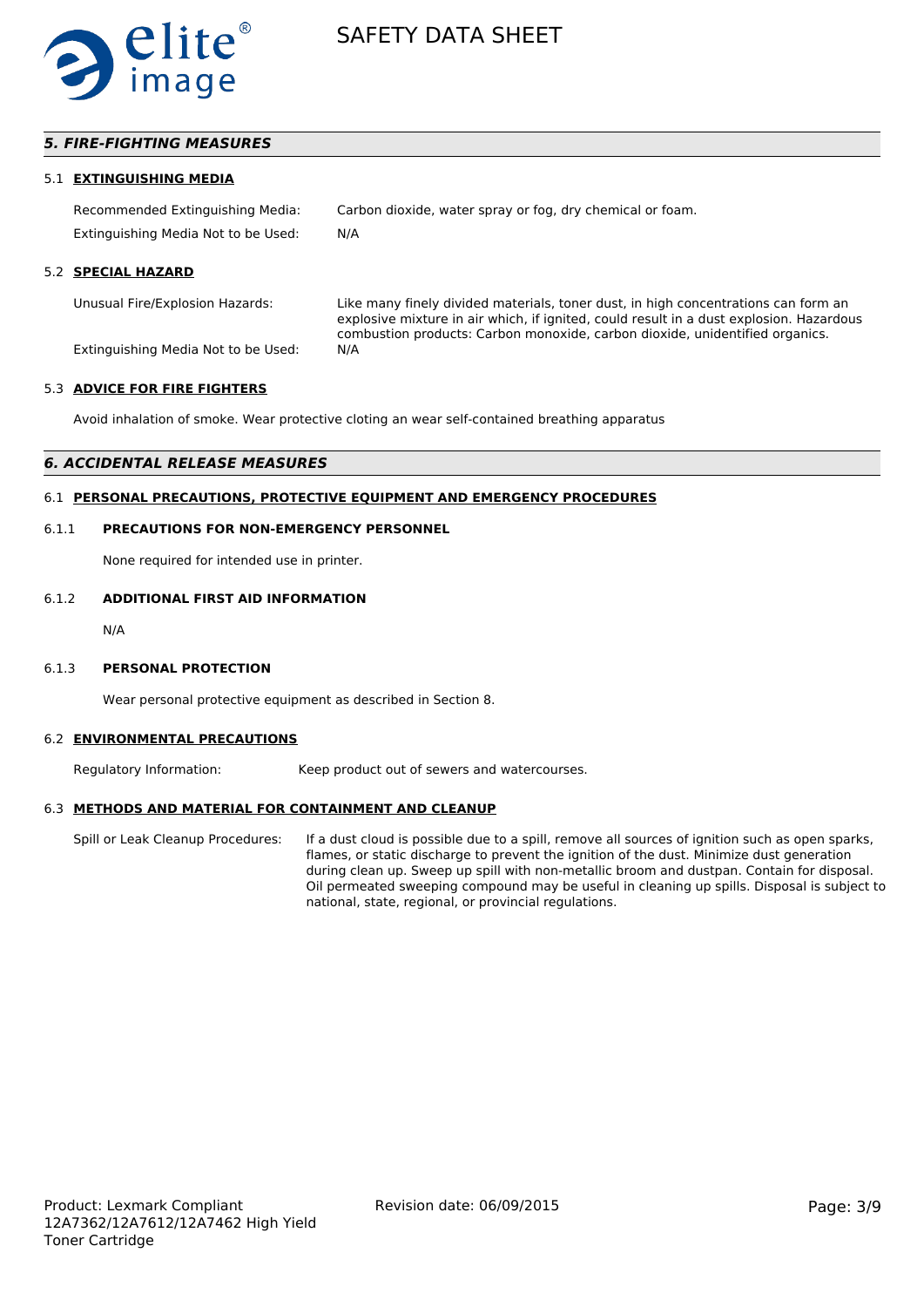

# *7. HANDLING AND STORAGE*

#### 7.1 **PRECAUTIONS FOR SAFE HANDLING**

Recommendations for Handling: No special precautions when used as intended. Keep containers closed, avoid creating dust. Keep away from ignition sources. Advice on General Hygiene: Never eat, drink or smoke in work areas. Practice good personal hygiene after using this material, especially before eating, drinking, smoking, using the restroom, or applying cosmetics.

#### 7.2 **CONDITIONS FOR SAFE STORAGE**

Avoid high temperatures, >100°F/32°C

#### 7.3 **SPECIFIC END USES**

Printing devices

#### *8. EXPOSURE CONTROLS/PERSONAL PROTECTION*

#### 8.1 **CONTROL PARAMETERS**

The best protection is to enclose operations and/or provide local exhaust ventilation at the site of chemical release in order to maintain airborne concentrations of the product below OSHA PELs (See Section 3). Local exhaust ventilation is preferred because it prevents contaminant dispersion into the work area by controlling it at its source.

#### 8.2 **EXPOSURE CONTROLS**

#### **Respiratory protection:**

IMPROPER USE OF RESPIRATORS IS DANGEROUS. Seek professional advice prior to respirator selection and use. Follow OSHA respirator regulations (29 CFR 1910.134 and 1910.137) and, if necessary, wear a NIOSH approved respirator. Select respirator based on its suitability to provide adequate worker protection for given work conditions, levels of airborne contamination, and sufficient levels of oxygen.

#### **Eye/Face Protection:**

Contact lenses are not eye protective devices. Appropriate eye protection must be worn instead of, or in conjunction with contact lenses.

#### **Hand/Skin Protection:**

For emergency or non-routine operations (cleaning spills, reactor vessels, or storage tanks), wear an SCBA. WARNING! Air purifying respirators do not protect worker in oxygen deficient atmospheres.

### **Additional Protection:**

N/A

#### **Protective Clothing and Equipment:**

Wear chemically protective gloves, boots, aprons, and gauntlets to prevent prolonged or repeated skin contact. Wear splashproof chemical goggles and face shield when working with liquid, unless full face piece respiratory protection is worn.

#### **Safety Stations:**

Make emergency eyewash stations, safety/quick-drench showers, and washing facilities available in work area.

#### **Contaminated Equipment:**

Separate contaminated work clothes from street clothes. Launder before reuse. Remove material from your shoes and clean personal protective equipment. Never take home contaminated clothing.

#### **Comments:**

Never eat, drink or smoke in work areas. Practice good personal hygiene after using this material, especially before eating, drinking, smoking, using the restroom, or applying cosmetics.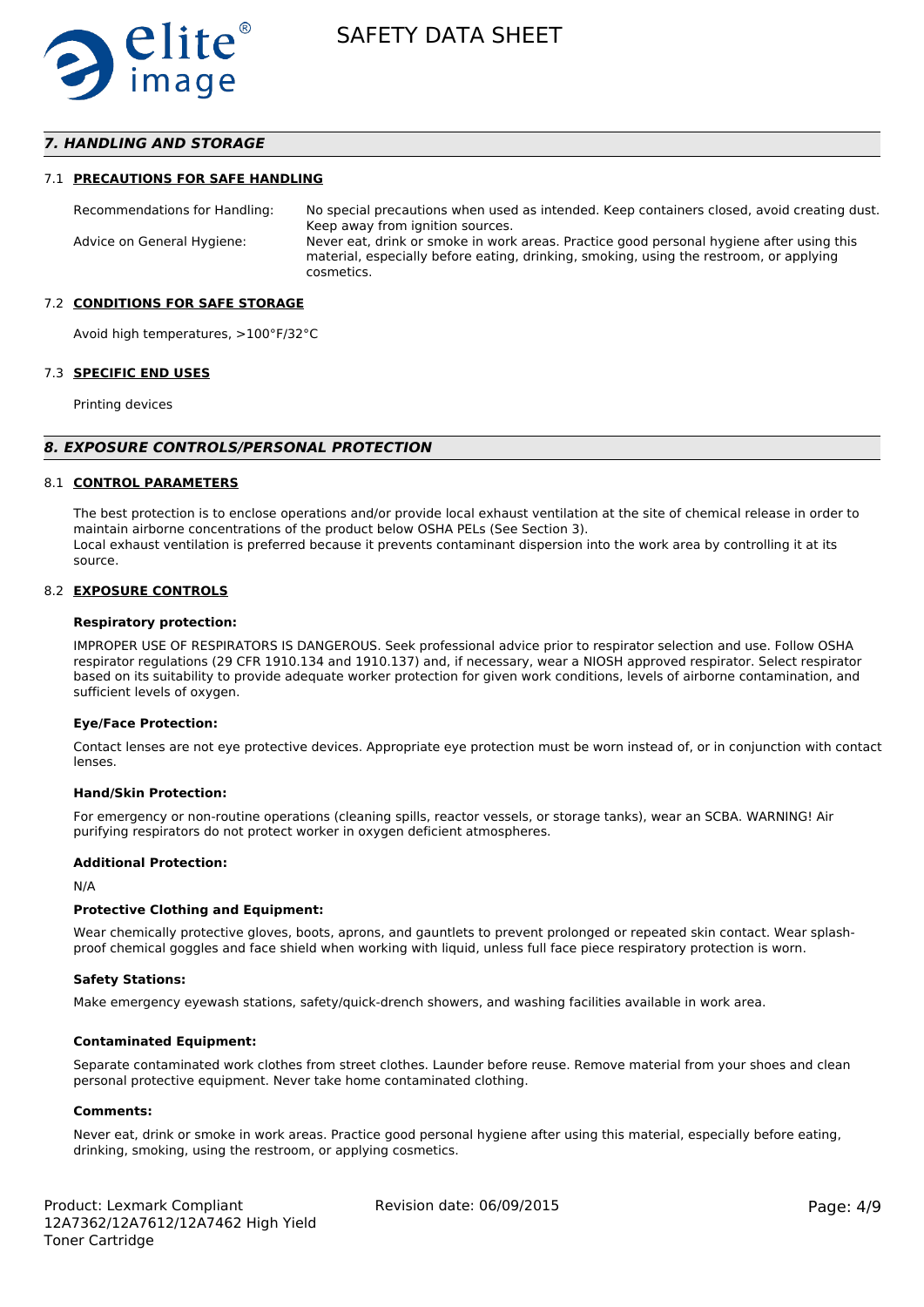

# *9. PHYSICAL AND CHEMICAL PROPERTIES*

# 9.1 **DETAIL INFORMATION**

| Physical state:            | PHYSICAL STATE: Solid (Toner Cartridge). APPEARANCE: Black. |
|----------------------------|-------------------------------------------------------------|
| Color:                     | <b>Black</b>                                                |
| Odor:                      | Faint odor (Plastic.)                                       |
| Odor threshold:            | N/A                                                         |
|                            |                                                             |
| Boiling point:             | N/A                                                         |
| Melting point:             | Not determined.                                             |
| Flash point:               | Solid, not applicable.                                      |
| <b>Explosion limits:</b>   | N/A                                                         |
| Relative density:          | N/A                                                         |
| Auto-ignition temperature: | N/A                                                         |

#### 9.2 **OTHER INFORMATION**

SOLUBILITY: Insoluble in water.

# *10. CHEMICAL STABILITY AND REACTIVITY*

# 10.1 **Reactivity:**

| <b>Reactivity Hazards:</b><br>Data on Mixture Substances: | None<br>None                                                                                                   |
|-----------------------------------------------------------|----------------------------------------------------------------------------------------------------------------|
| 10.2 Chemical Stability:                                  | The product is stable. Under normal conditions of storage and use, hazardous<br>polymerisation will not occur. |
| 10.3 Hazardous Polymerization:                            | Stable under conditions of normal use.                                                                         |
| 10.4 Conditions to Avoid:                                 | Keep away from heat, flame, sparks and other ignition sources.                                                 |
| 10.5 Incompatible Materials:                              | Strong oxidising materials                                                                                     |
| 10.6 Hazardous Decomposition:                             | Will not occur.                                                                                                |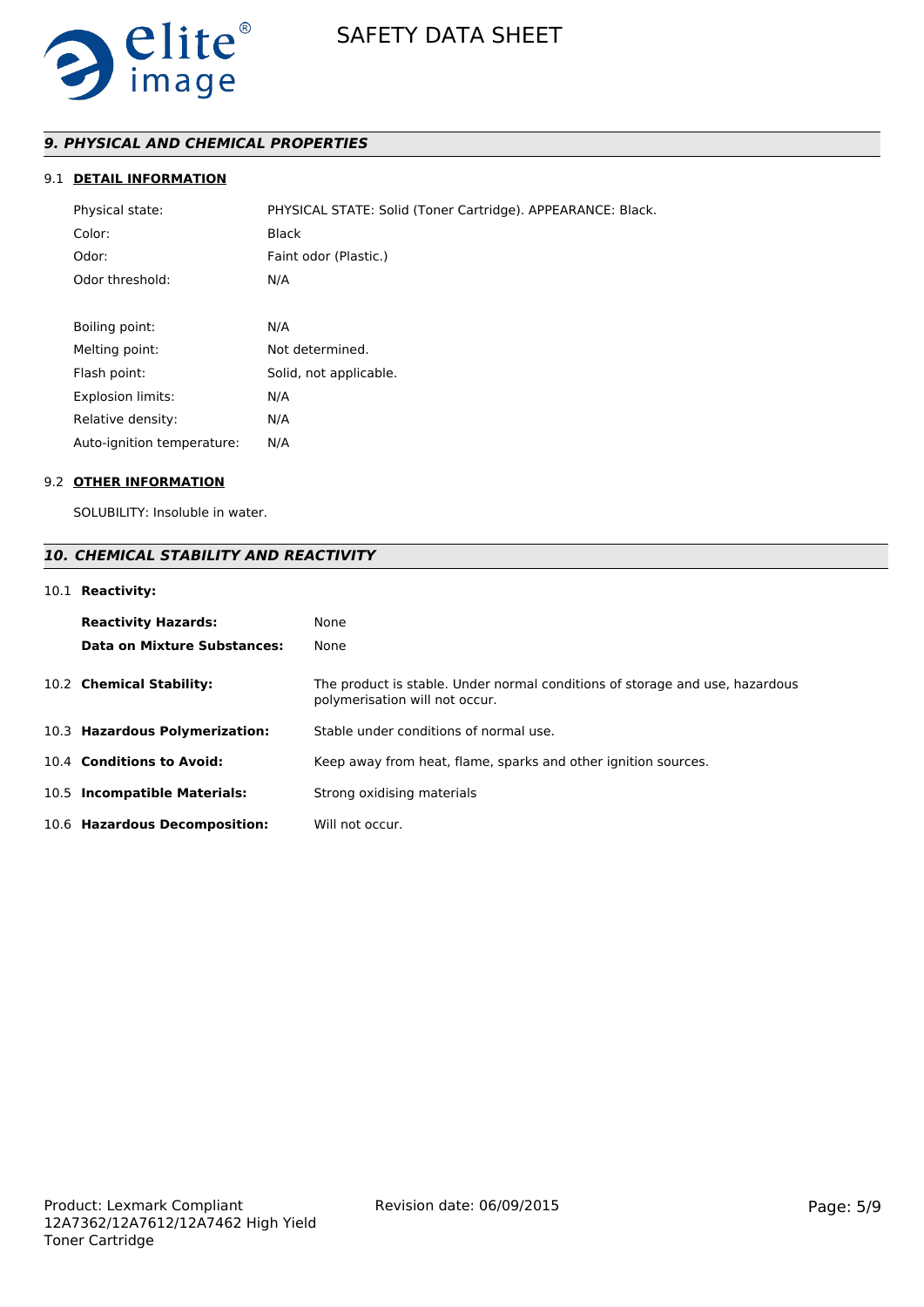

# *11. INFORMATION ON TOXICOLOGICAL EFFECT*

| <b>Mixtures:</b><br><b>Acute Toxicity:</b> | Toner dust is a particulate not otherwise classified (PNOC) or regulated (PNOR).<br>Ingestion: Low acute oral toxicity. Exposure not probable with intended use. Acute toxicity oral rat<br>LD50 (mg/kg): >5000.                                                                                                                                                                                                                                      |
|--------------------------------------------|-------------------------------------------------------------------------------------------------------------------------------------------------------------------------------------------------------------------------------------------------------------------------------------------------------------------------------------------------------------------------------------------------------------------------------------------------------|
| <b>Skin Corrosion/Irritation:</b>          | N/A                                                                                                                                                                                                                                                                                                                                                                                                                                                   |
| <b>Serious Eye Damage:</b>                 | N/A                                                                                                                                                                                                                                                                                                                                                                                                                                                   |
| Inhalation:                                | Low acute inhalation toxicity. As with exposure to high concentrations of any dust, minimal<br>irritation of the respiratory tract may occur. Pure Carbon Black and Titanium Dioxide, minor<br>components of this product, has been listed by IARC as a group 2B (possible carcinogen). This<br>classification is based on rat "lung particulate overload" studies performed with airborne<br>particulate. Toner is not listed by IARC, NTP, or OSHA. |
| <b>Sensitization:</b>                      | N/A                                                                                                                                                                                                                                                                                                                                                                                                                                                   |
| <b>Mutagenicity:</b>                       | Toner is negative (nonmutagenic) in the Ames assay.                                                                                                                                                                                                                                                                                                                                                                                                   |
| <b>Carcinogenicity:</b>                    | Classified 2B (Possible for humans.) by IARC [Carbon Black]. Classified 2B (Possible for humans.)<br>by IARC [Titanium Dioxide].                                                                                                                                                                                                                                                                                                                      |
| <b>Reproductive Toxicity:</b>              | TERATOGENIC EFFECTS: Not available.                                                                                                                                                                                                                                                                                                                                                                                                                   |
| <b>STOT - Single Exposure:</b>             | Aggravating conditions: Exposure to high airborne dust concentrations, including toner, may<br>aggravate existing respiratory conditions.                                                                                                                                                                                                                                                                                                             |
| <b>STOT - Multiple Exposure:</b>           | N/A                                                                                                                                                                                                                                                                                                                                                                                                                                                   |
| Ingestion:                                 | N/A                                                                                                                                                                                                                                                                                                                                                                                                                                                   |
| <b>Hazard Class Information:</b>           | N/A                                                                                                                                                                                                                                                                                                                                                                                                                                                   |
| <b>Mixture on Market Data:</b>             | N/A                                                                                                                                                                                                                                                                                                                                                                                                                                                   |
| <b>Symptoms:</b>                           | N/A                                                                                                                                                                                                                                                                                                                                                                                                                                                   |
| <b>Delayed/Immediate Effects:</b>          | N/A                                                                                                                                                                                                                                                                                                                                                                                                                                                   |
| <b>Test Data on Mixture:</b>               | N/A                                                                                                                                                                                                                                                                                                                                                                                                                                                   |
| <b>Not Meeting Classification:</b>         | N/A                                                                                                                                                                                                                                                                                                                                                                                                                                                   |
| <b>Routes of Exposure:</b>                 | Inhalation of dust, skin contact.                                                                                                                                                                                                                                                                                                                                                                                                                     |
| <b>Interactive Effects:</b>                | N/A                                                                                                                                                                                                                                                                                                                                                                                                                                                   |
| <b>Absence of Specific Data:</b>           | N/A                                                                                                                                                                                                                                                                                                                                                                                                                                                   |
| Mixture vs Substance Data: N/A             |                                                                                                                                                                                                                                                                                                                                                                                                                                                       |

# *12. ECOLOGICAL INFORMATION*

| 12.1 <b>Eco toxicity:</b>           | N/A             |
|-------------------------------------|-----------------|
| 12.2 Degradability:                 | Not determined. |
| 12.3 Bioaccumulation Potential: N/A |                 |
| 12.4 Mobility in Soil:              | Not determined. |
| 12.5 PBT & vPvB Assessment:         | N/A             |
| 12.6 Other Adverse Effects:         | None known.     |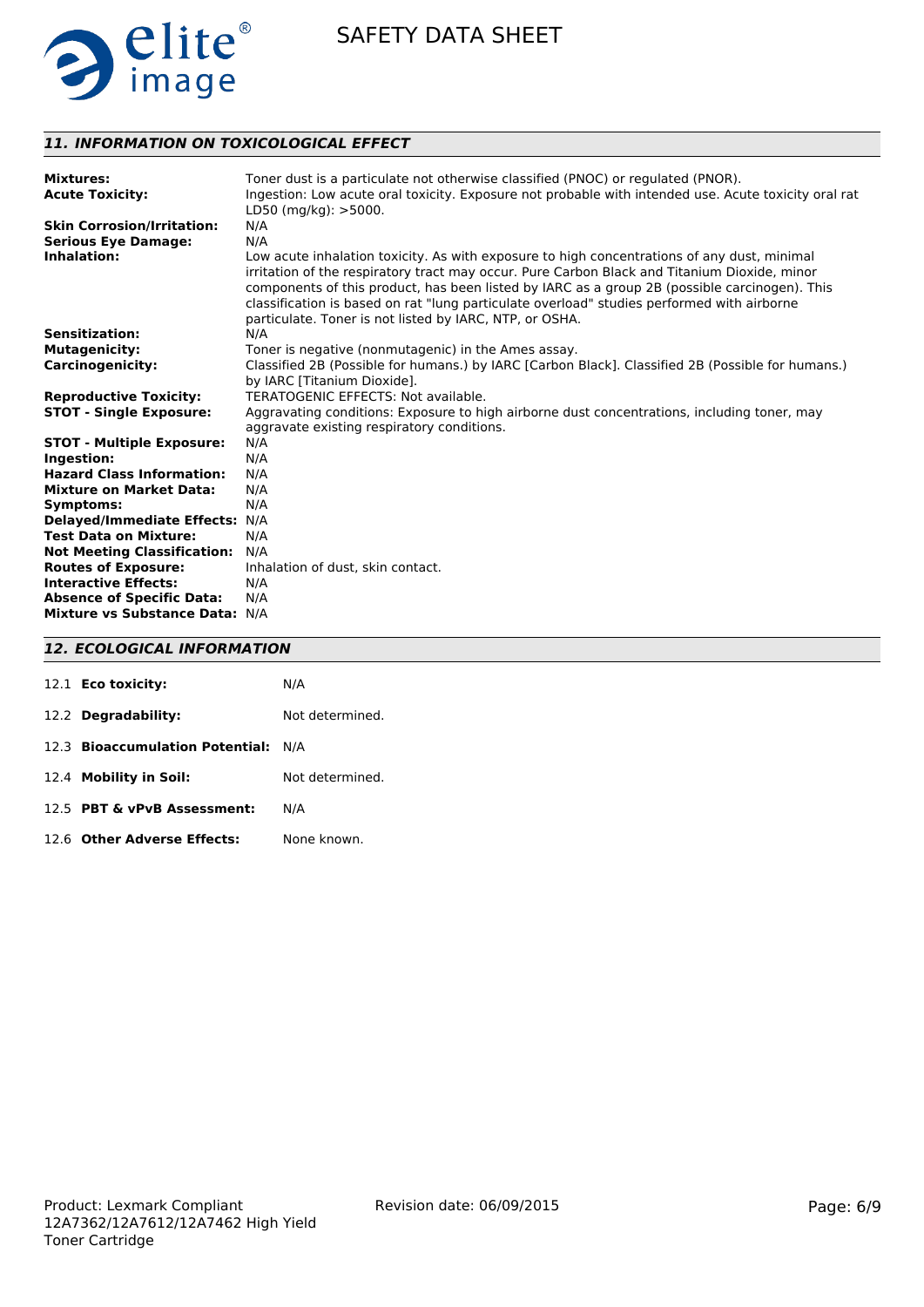

## *13. DISPOSAL CONSIDERATIONS*

#### **Disposal Information:**

 Dispose as a solid waste in accordance with local authority regulations. Empty container retains product residue.

# **Physical/Chemical Properties that affect Treatment:**

Symbol: This product is not classified as dangerous

Risk Phrases: This product is not classified according to the federal, state and local environmental regulations.

#### **Waste Treatment Information:**

Do not shred toner cartridge, unless dust-explosion prevention measures are taken. Finely dispersed particles may form explosive mixtures in air. Dispose of in compliance with federal, state, and local regulations.

#### **Personal Protection Required:**

N/A

| <b>14. TRANSPORT INFORMATION</b> |                                                               |  |  |  |
|----------------------------------|---------------------------------------------------------------|--|--|--|
| 14.1 <b>ID Number:</b>           | Not regulated by any transport mode.                          |  |  |  |
| 14.2 Shipping Name:              | Not regulated by any transport mode.                          |  |  |  |
| 14.3 Hazard Class:               | HMIS Classification: Health: 1* Flammability: 1 Reactivity: 0 |  |  |  |
| 14.4 Packing Group:              | Not regulated by any transport mode.                          |  |  |  |
| 14.5 Environmental Hazards:      | N/A                                                           |  |  |  |
| 14.6 User Precautions:           | N/A                                                           |  |  |  |
| <b>Bulk Transport:</b><br>14.7   | N/A                                                           |  |  |  |
|                                  |                                                               |  |  |  |

## *15. REGULATORY INFORMATION*

15.1 **Regulatory Information:** TSCA (USA): All ingredients are listed on the Toxic Substances Control Act (TSCA) inventory, have been registered, or are exempt. SARA/ EPCRA (USA): None of the ingredients in this product has a final reportable quantity (RQ) under Emergency Planning and Community Right-to Know Act (EPCRA)- Section 302: Extremely Hazardous Substances (EHS) or notification requirements for EHS under Section 304.

### **EPA Regulatory Information:** N/A

#### **CERCLA Reportable Quantity:** N/A

#### 15.2 **Superfund Information:**

#### **Hazard Categories:**

**Immediate:** N/A

#### **Delayed:** N/A

**Fire:** NFPA Rating: Health: 1 Flammability: 1 Reactivity: 0

**Pressure:** N/A

#### **Reactivity:** N/A

## **Section 302 - Extremely Hazardous:** N/A

**Section 311 - Hazardous:** N/A

15.3 **State Regulations:** California Prop. 65: This product contains no known materials at levels which the State of California has found to cause cancer, birth defects or other reproductive harm.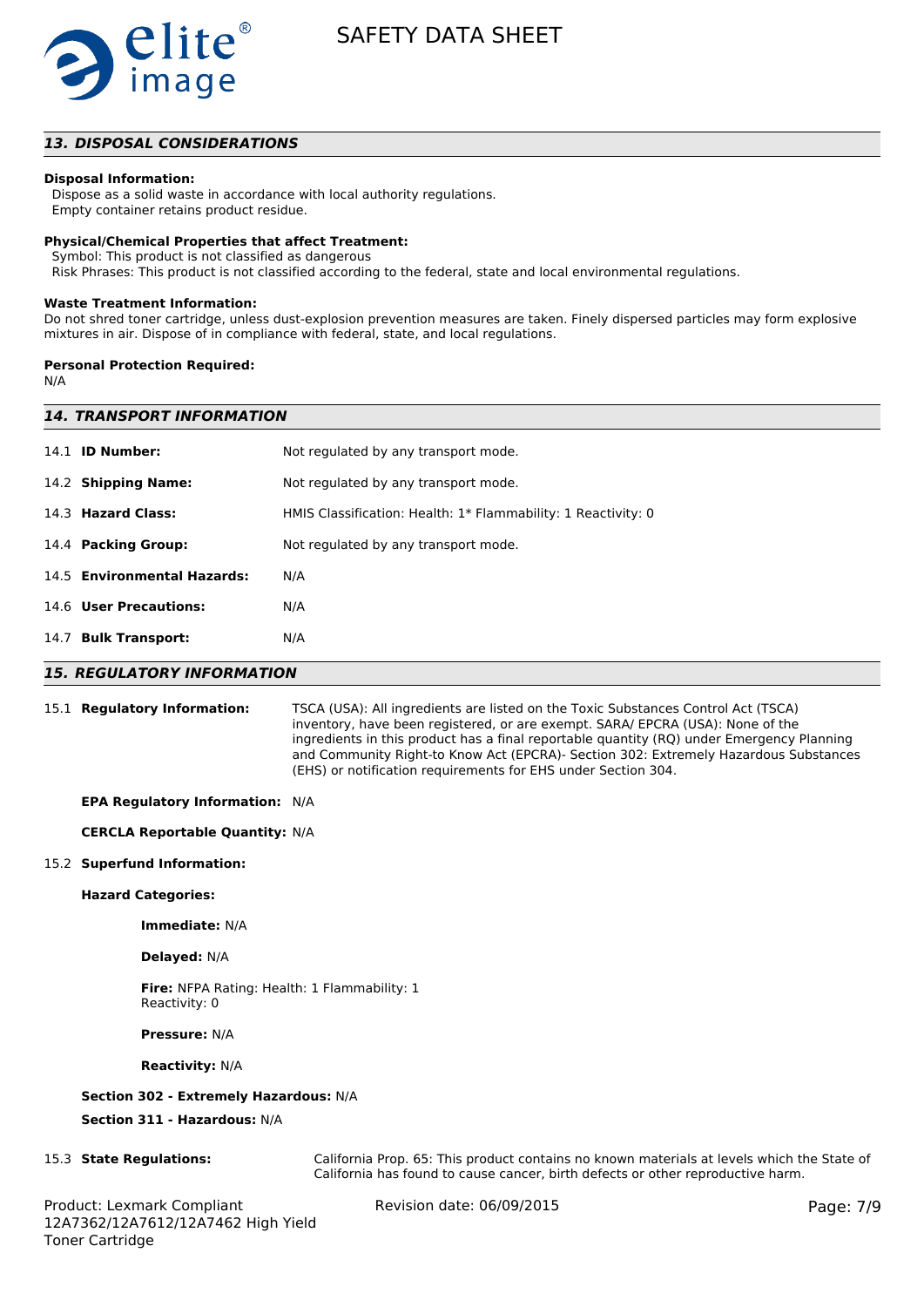

| 15.4 Other Regulatory Information: | International regulations lists: EINECS (Europe) - All ingredients are listed on the European<br>Inventory of Existing Commercial Substances (EINECS) list, have been registered on the<br>European List of New Chemical Substances (ELINCS), or are exempt; ENCS (Japan) - All<br>ingredients are listed on the Japanese Existing and New Chemical Substances (ENCS) list,<br>have been registered, or are exempt; AICS (Australia) - All ingredients are listed in<br>Australian Inventory of Chemical Substances (AICS), have been registered, or are exempt;<br>Philippines inventory (PICCS) - All ingredients are listed on the Philippines Inventory<br>(PICCS) or are exempt; Korea inventory (KECI) - All ingredients are listed on the Korean<br>Existing Chemicals List (ECL), have been registered, or are exempt; China inventory<br>(IECSC) - All ingredients are listed on the Chinese inventory (IECSC) or are exempt.<br>Canada: WHMIS (Canada) - Not controlled under WHMIS (Canada); DSL/NDSL - All<br>ingredients are listed on the Canadian Domestic Substances List (DSL), have been<br>registered on the Non-Domestic Substances List (NDSL), or are exempt. Mexico<br>Classification: Health: 1 Flammability: 1 Reactivity: 0. |
|------------------------------------|--------------------------------------------------------------------------------------------------------------------------------------------------------------------------------------------------------------------------------------------------------------------------------------------------------------------------------------------------------------------------------------------------------------------------------------------------------------------------------------------------------------------------------------------------------------------------------------------------------------------------------------------------------------------------------------------------------------------------------------------------------------------------------------------------------------------------------------------------------------------------------------------------------------------------------------------------------------------------------------------------------------------------------------------------------------------------------------------------------------------------------------------------------------------------------------------------------------------------------------------------------|
| 16 OTHER INFORMATION               |                                                                                                                                                                                                                                                                                                                                                                                                                                                                                                                                                                                                                                                                                                                                                                                                                                                                                                                                                                                                                                                                                                                                                                                                                                                        |

# *16. OTHER INFORMATION*

| <b>General Comments:</b>          | This information is based on our current knowledge. It should not therefore be construed as<br>guaranteeing specific properties of the products as described or their suitability for a particular<br>application |
|-----------------------------------|-------------------------------------------------------------------------------------------------------------------------------------------------------------------------------------------------------------------|
| <b>Creation Date of this SDS:</b> | 09/22/2015                                                                                                                                                                                                        |